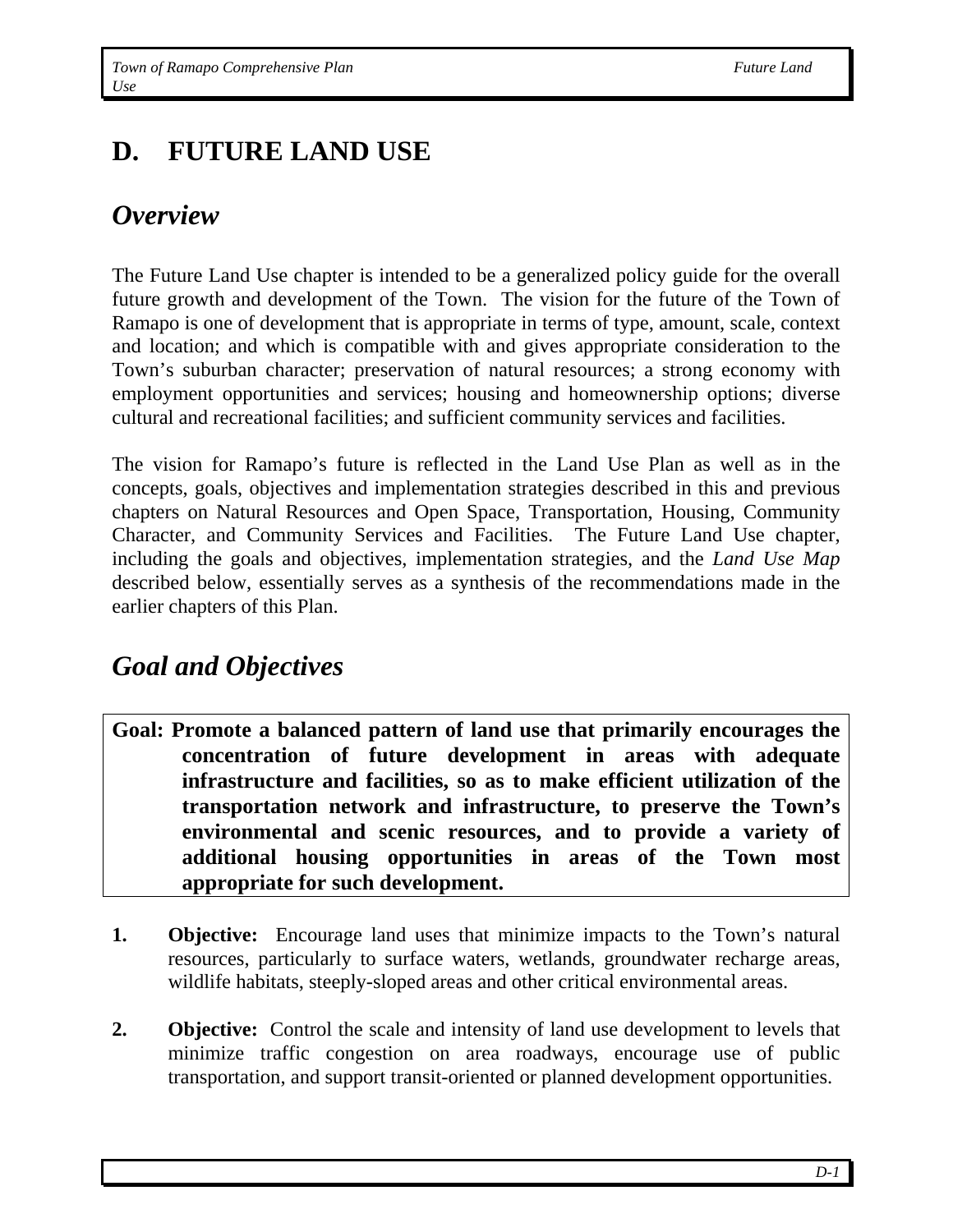- **3.** Objective: Ensure that additional development occurs in locations that are most suitable for such development in consideration of surrounding land uses, transportation capacity, and availability and capacity of infrastructure.
- **4. Objective:** Ensure that additional development occurs at a scale that is appropriate to the area and that appropriate measures are taken to reduce potential impacts to nearby residential areas.
- **5. Objective:** Encourage opportunities for a broad range of industrial and commercial uses so as to provide a variety of employment opportunities, encourage a diversified economy and tax base, and provide goods and services for the Town's residents and businesses.
- **6.** Objective: Permit a range of residential opportunities in terms of varied density, housing type and prices.

## *Land Use Plan*

The *Land Use Plan* (dated January 2004) depicts the major elements of Ramapo's transportation system, its existing and proposed open spaces, and the general ranges of recommended land uses and development intensities throughout the Town.

The *Land Use Plan* is intended to serve as a general guide for future development in the unincorporated areas of the Town of Ramapo. For the most part, it proposes that higher intensity development be located in areas that currently have a more dense or suburbanized character and contain adequate infrastructure - especially where such areas have access to mass transit, major roads, public sanitary sewers and water supply. Conversely, lower intensity development is recommended for those areas of the Town that presently have a low- or very low-density character and more limited infrastructure capacity.

The overall pattern of land uses and intensities recommended on the Land Use Plan generally mirrors the existing pattern in the Town – with the highest development intensity found in Monsey (particularly in proximity to Route 59) and a decreasing level of development intensity in roughly concentric circles around this area. However, certain deviations from this overall pattern currently exist (e.g., a concentration of commercial development along Route 202 in the Pomona area) and certain deviations from this overall pattern are recommended in this Plan in order to achieve specific goals and objectives.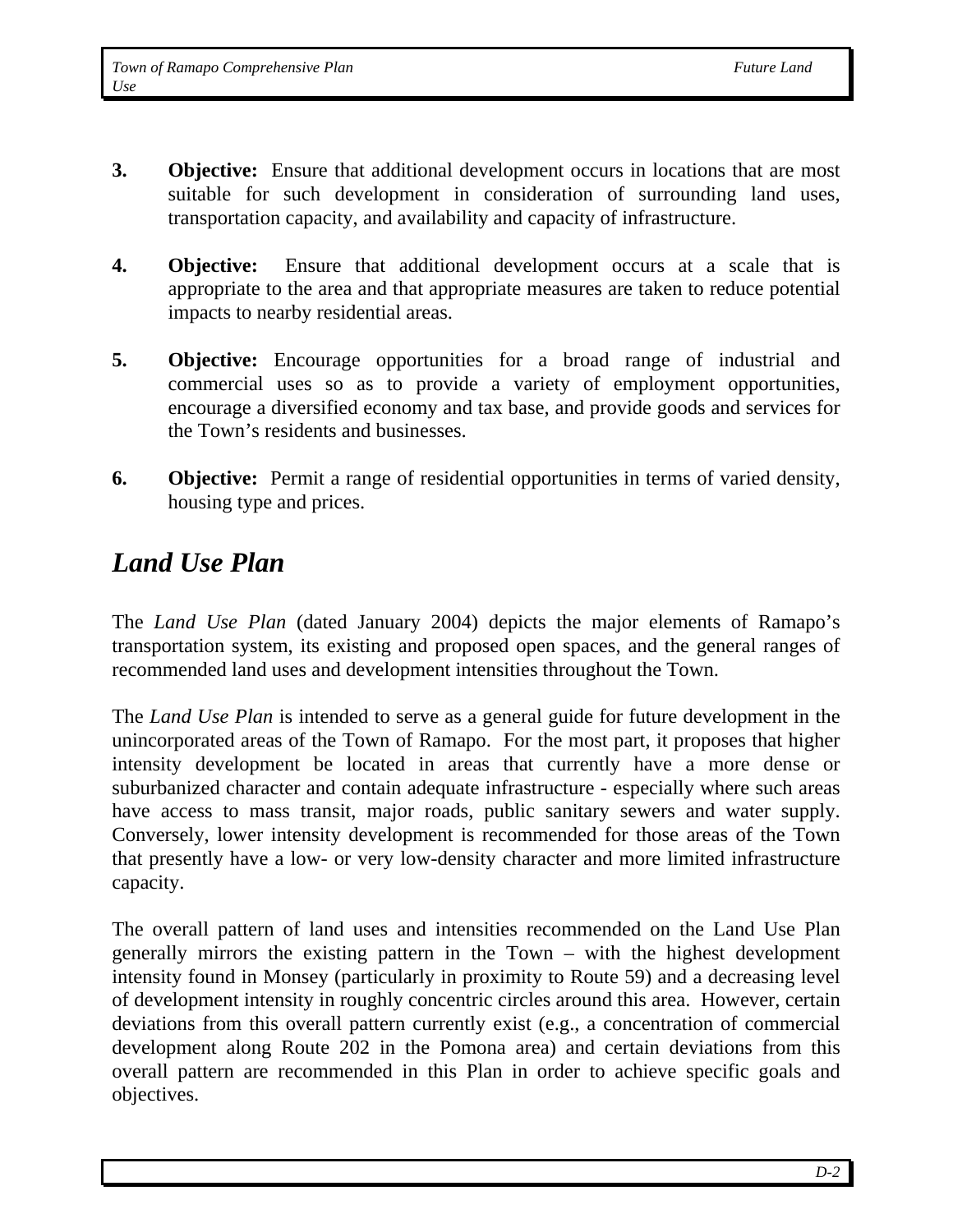The *Land Use Plan* is not merely a duplication of existing development patterns and intensities. It is future-oriented and recommends higher densities in areas where such densities would be supportive of municipal planning policies and planned infrastructure investment, and where additional development would be appropriate. The basic premise of this approach is that encouraging such a development pattern will help to provide the increasing need for a more diversified housing supply while at the same time protect groundwater quality and supply, preserve critical open space and environmental resources in less intensely developed areas. The recommended land uses on the *Land Use Plan* illustrate the goals, objectives and implementation strategies contained in the previous chapters of this Plan.

The plan calls for two new mechanisms to insure that the water and sewerage infrastructure is sufficient to meet the demands of new developments.

Potable water capacity is projected to grow over the planning period. United Water has a series of improvements and additions planned for their system which project the ability to meet the requirements of the Town.. To insure adequate resources, the Town will require all applicants to provide a report prepared by a Licensed Professional Engineer that sufficient capacity exists for the particular application.

The County Sewer District Number 1 indicates that it has or will be able to manage sewage treatment capacities required for the Town. It did note that the increasing densities "may" lead to an overload of the collection system in the future since it was designed for lower densities. The Town has proposed that all applicants provide a report prepared by a Licensed Professional Engineer that sufficient capacity exists for the particular applicant. In this manner, the Town can have an ongoing assessment of the capacity as development proceeds and determine with the Sewer District and the developer a course of action if required The town is seeking to have developers pay their fair share of the improvement costs, minimizing the expense to the County Sewage District No. 1.

Following is a description of each of the proposed land use categories on the *Land Use Plan*, which are based on existing land uses, anticipated land use trends within the Town, and zoning changes recommended in this plan in order to achieve specified goals and objectives.

#### Residential Development

As suggested above, the overall pattern of development density recommended in this Plan generally mirrors the existing pattern in the Town – with the highest densities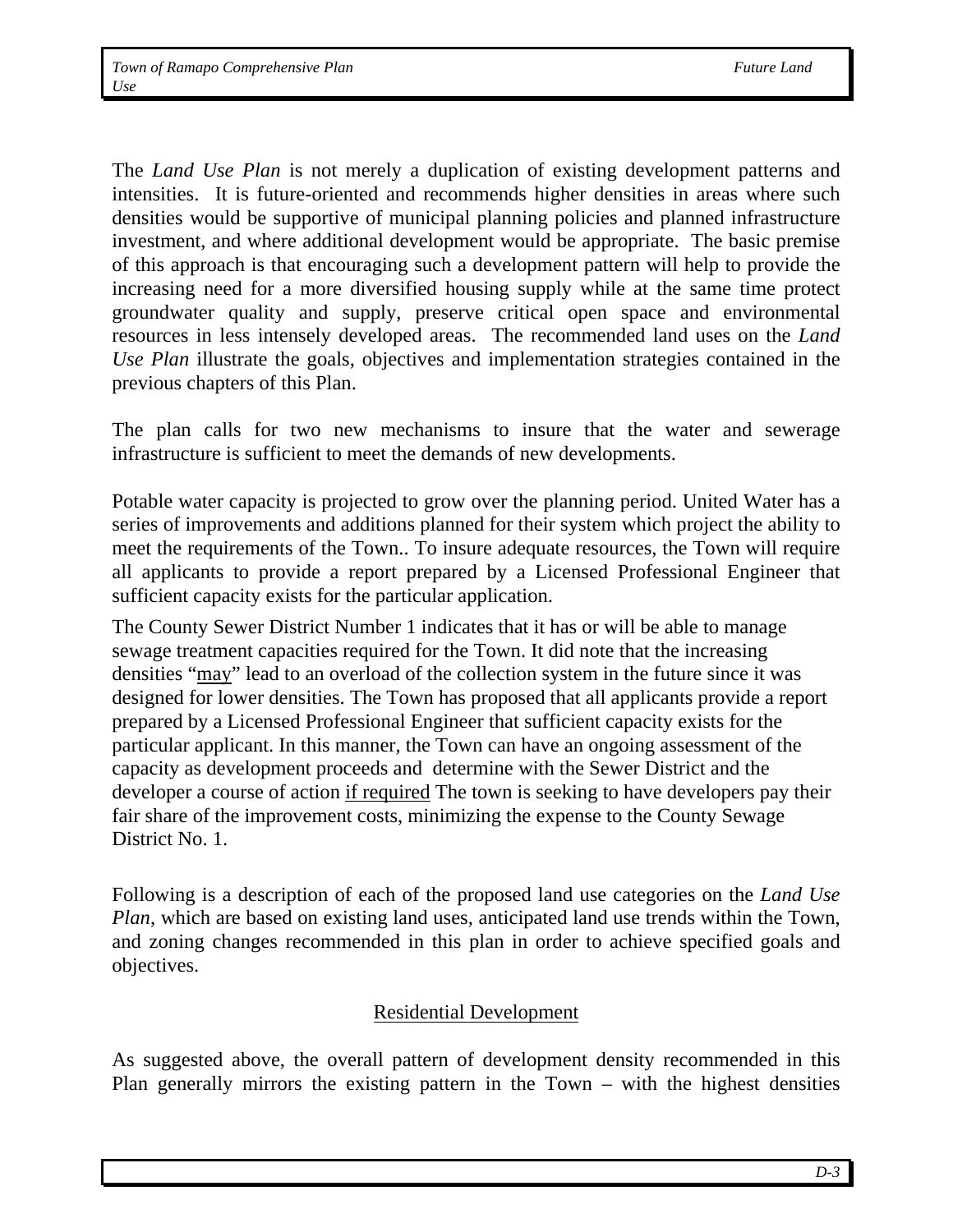existing and recommended to remain in Monsey (particularly in proximity to Route 59) and with decreasing densities in roughly concentric circles around this area. The appropriate residential density results from an examination of many factors including:

- ° The form and intensity of residential development in relation to the nature of the surrounding neighborhood;
- ° The capacity of the land and surrounding area to accommodate additional residential development in consideration of: the surrounding road system and opportunities for use of public transportation; sanitary sewer and public water systems; accommodation of increased stormwater runoff; and minimization to natural resources;
- <sup>o</sup> The secondary impacts of residential uses in terms of demand for public services such as schools, places of worship, and recreation, and protective services.

The following residential land use categories are reflected on the *Land Use Plan*:

o *Rural Residential* - This land use category encompasses the most environmentally sensitive and the more rural portions of the Town of Ramapo including the portions of the western area of the Town, the Route 202 corridor and the northeastern corner of the Town within the RR-80 and RR-50 Rural Residential Zoning Districts (which permit a density of 1 unit or less per acre). It is recommended that properties located within these zoning districts retain their existing zoning designations, with the exception of the Pierson Lakes subdivision in the western portion of the Town south of Route 17 and the Skyview Acres subdivision in the northeast area of the Town. Pierson Lakes is proposed to be placed in a new zoning district – the RR-160 District – that would limit density of area to no more than 1 unit for every 4 acres. Skyview acres is proposed to be placed in an RR-80. It is noted that the Pierson Lakes subdivision covers a very large portion of the western area of the Town..

Most of the areas within this land use category are also overlain by the "Conservation Development" designation (discussed below) in which conservation techniques aimed at protecting environmental resources (such as the use of "average density" ("cluster") subdivision, conservation zoning, and/or open space preservation) are specifically recommended.

o *Low Density Residential -* The Low Density Residential land use category encompasses the large-lot single-family residential areas located within the R-25, R-35, R-40A and R-40 Residential Districts in portions of Monsey, Viola and the northeast portion of the Town. This land use category involves a density of roughly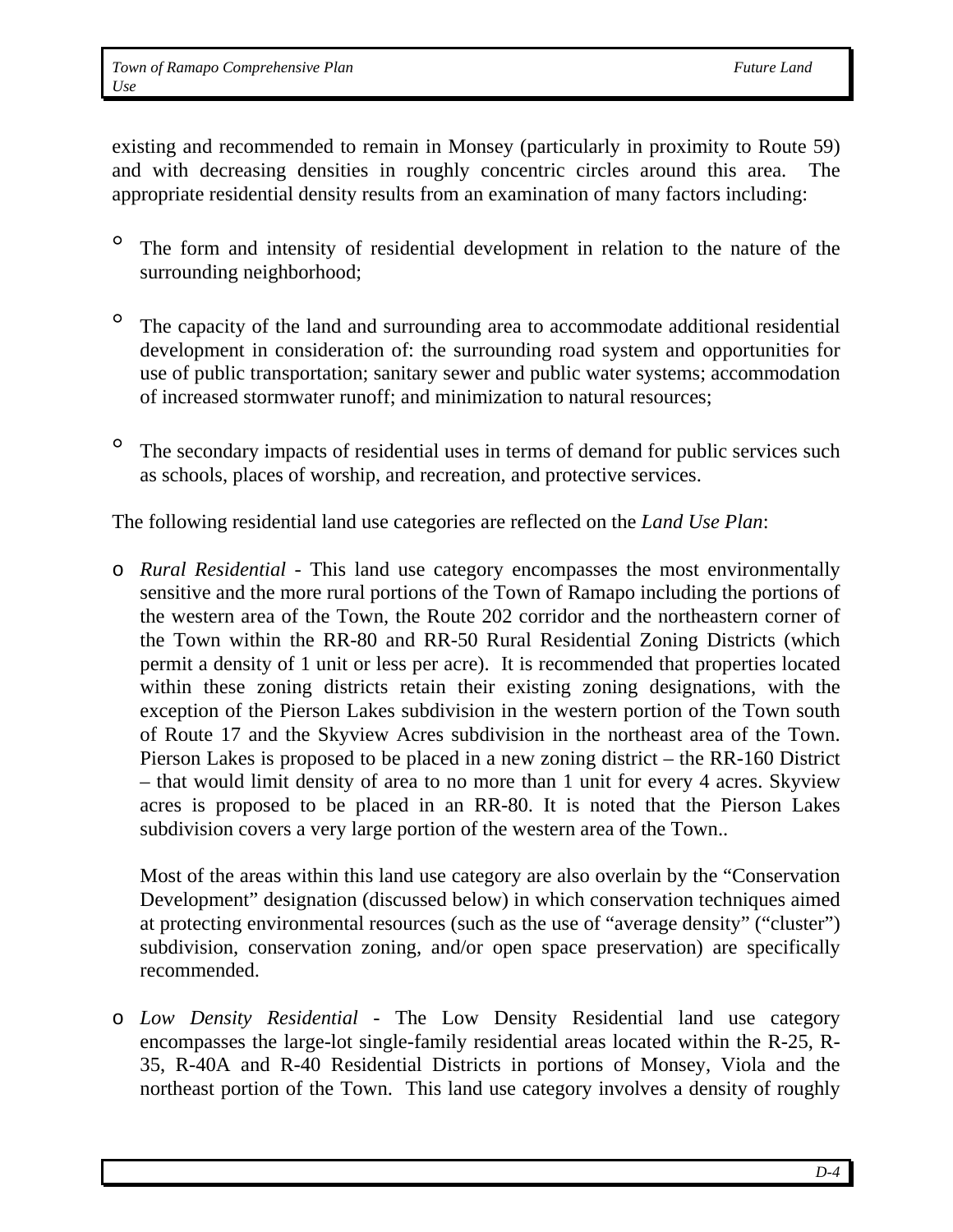between 1 to 2 dwelling units per acre. It is generally recommended that properties located within these zoning districts retain their existing zoning designations. However, where the Town Board decides that rezoning low-density residential areas (i.e., properties within the R-25, R-35, R-40A or R-40 Residential Districts) is warranted to meet housing needs and/or to meet other objectives, it should do so in a manner that retains the low-density suburban character of the area. Consistent with this would be rezoning a property from the R-40 to the R-25 District (i.e., not the R-15 or R-15C District which allow two- and three-family dwelling at a considerably higher overall density). In this way, low-density suburban development will continue to characterize the nature of these areas of the Town.

Properties located to the north of Conklin Road, currently located within the RR-50 rural density district, are indicated within the "Low Density Residential" designation on the *Land Use Plan*, following the general density (i.e., R-25 and R-35 Districts) in this area of the Town. Similarly, the "Patrick Farm" property and surrounding properties are indicated within the "Low Density Residential" designation on the *Land Use Plan* following the general density (i.e., R-50, R-40 and R-35 Districts) east of Route 202 in this area of the Town, as are a number of properties along the east side of Camp Hill Road north of Route 202. One property in particular, known located at the northeast corner of Old Route 202 and Camp Hill Road, is recommended to be changed from RR-80 to R-40 to be compatible with properties in the surrounding area.

The "Lorterdan" property, located in the western portion of the Town along Sterling Mine Road, and which is recommended for development as an age-restricted (55 and over) planned community is indicated within the "Low Density Residential" land use classification on the *Land Use Plan*. The zoning proposed for this district would restrict maximum development coverage (i.e., the area covered to building and pavement) to no more than 25% of the total site area. In addition, a minimum of 50% of the site area will be required to be open space lands. Further, the Planning Board would be able to designate a portion of these lands including existing sensitive environmental features such as wetlands, stream corridors or steep slopes as conservation easement lands or preserve them through other appropriate means. Development of this property for the purposes of constructing an age-restricted community as currently proposed (i.e., including the maximum development coverage and minimum open space requirements described above) should be done at a density of no greater than 1 unit per gross area. Reflective of this density, the property is indicated within the "Low Density Residential" land use classification on the *Land Use Plan.* However, if this property is not developed as an age-restricted community according to the parameters currently proposed (e.g., if it is proposed to be subdivided in the standard manner or proposed for development as a non-age-restricted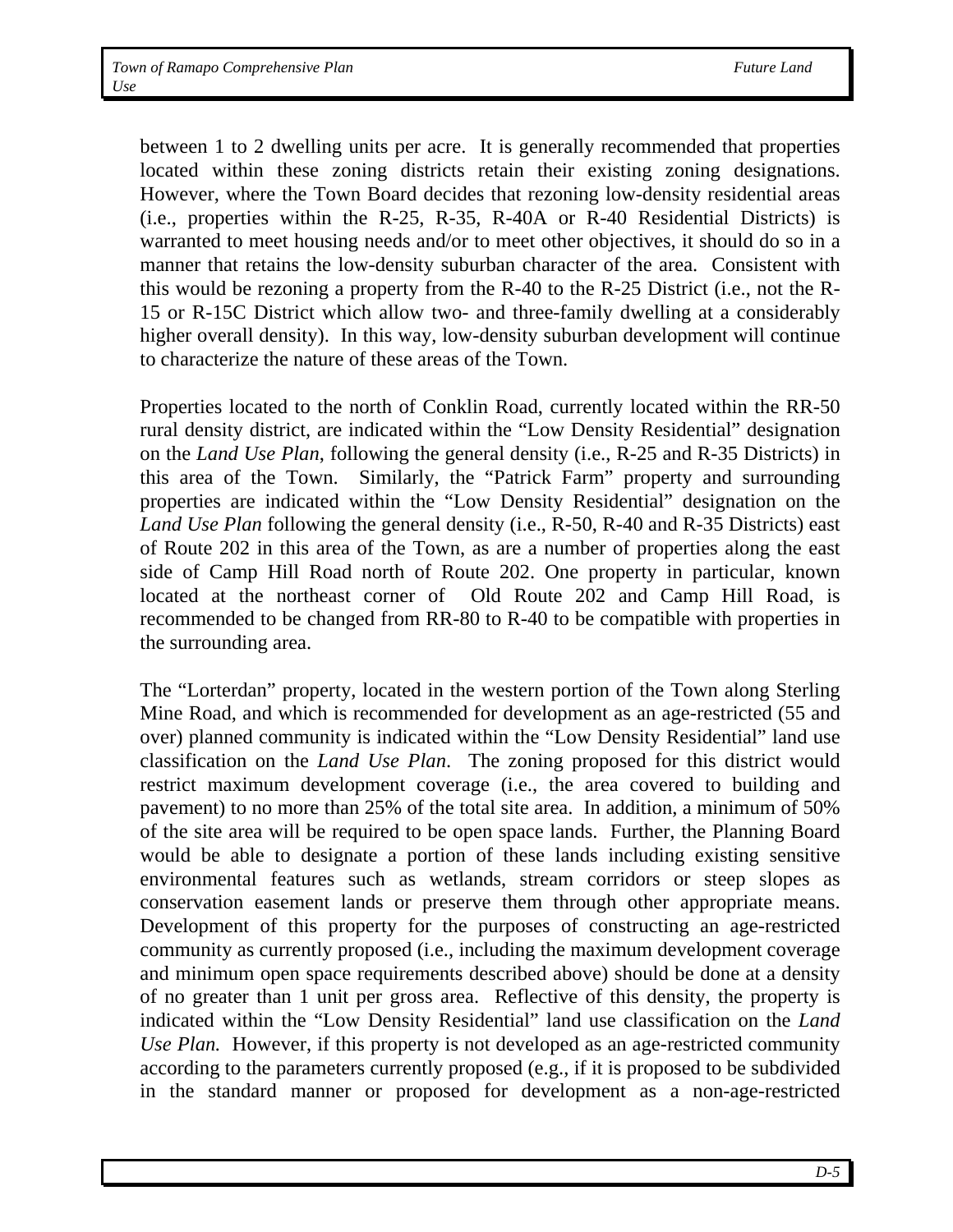development), such development should be subject to the property's existing RR-80 zoning designation.

The "Wrightman Plateau" property is also included within the "Low Density Residential" land use classification on the *Land Use Plan.* This property should be developed in accordance with the requirements for a "Public Parkland Dedication Development" use which would be added as a Special Permit use in the R-40 District and applied to the Wrightman Plateau property and surrounding lands. This special permit use would include the following features: mandatory cluster development; and dedication in fee of at least 80% of the land as public parkland to the Town, County, State or PIPC. The number of units which would result from application of this zoning approach to the Wrightman Plateau area will not exceed 463 units. Reflective of this density, the property is indicated within the "Low Density Residential" land use classification on the *Land Use Plan.* However, if this property is not developed according to the parameters described in this Plan (e.g., if it is proposed to be subdivided in the standard manner), such development should be subject to the property's existing RR-80 zoning designation.

Certain large undeveloped properties are overlain by the "Conservation Development" (discussed below) in which conservation techniques aimed at protecting environmental resources or providing open space connections are recommended.

- o *Medium Density Residential* This land use category encompasses those large portions of Monsey and Hillcrest located within the R-15 District. Thus, this land use category involves a density of roughly between 3 to 4 dwelling units per acre and includes a mixture of one- and two-family homes. These areas generally represent a transition from the more intensive areas of Monsey and the Village of Spring Valley and the lower-density suburban areas to the west and north of them. The majority of the properties within this zoning district are proposed to retain its current zoning designation, with the exception of a certain areas within Monsey which are designated within higher density residential land use categories in order to address the housing needs in that area of the Town.
- o *Medium-High Density Residential* This land use category encompasses the large portion of Monsey located within the R-15C Residential Conversion District. Thus, this land use category involves a density of roughly between 3 to 12 dwelling units per acre and includes a mixture of one-, two-, and three-family homes. As discussed in the "Housing" and "Community Character" chapters, limited expansion of the R-15C district is recommended.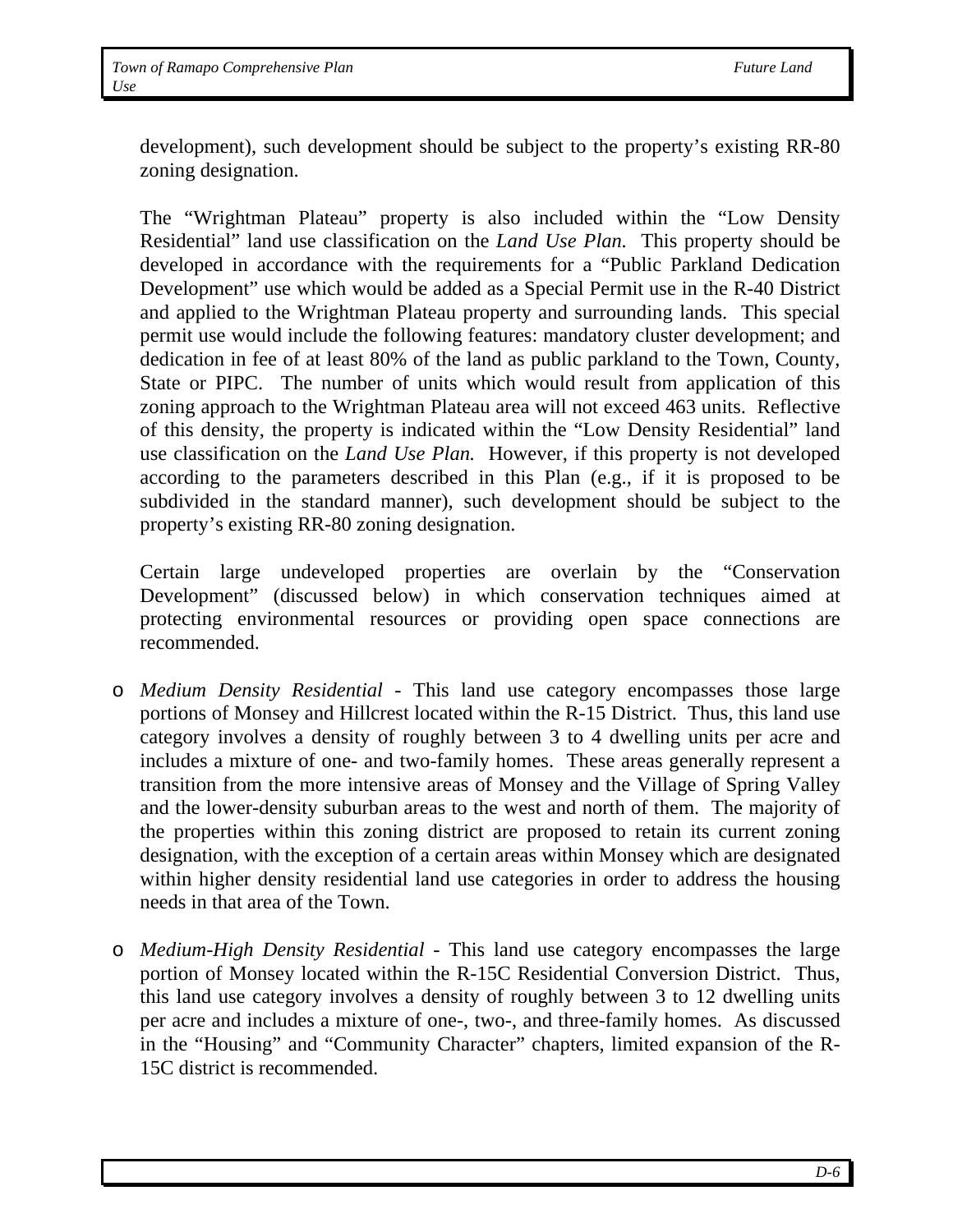o *Multi-Family Residential -* As discussed in the "Housing" chapter, in lieu of extending the R-15C district onto undeveloped properties (or large properties proposed for redevelopment) for the purpose of meeting the Town's housing needs, the creation of standard multi-family districts (that would permit multi-family residential development such as garden apartments and/or townhouses) is proposed. Such housing is usually developed at densities between 8 to 16 dwellings per acre.

The Land Use Plan indicates several areas particularly suitable for such multi-family development within this land use category based upon the considerations outlined in the "Housing" chapter. As identified in the "Housing" chapter, the following areas are designated within the "Multi-Family Residential" land use category: the undeveloped, Planned-Office (PO) zoned property located on the north side of Route 59, west of its intersection with Remsen Avenue; and, several properties located to the east and west sides of Route 306, north of its intersection with Route 59 and mostly located within the CS district. Additional areas proposed for multifamily districts include:

- **Blueberry Hill -** In keeping with the density of the Blueberry Hill apartment complex, it is proposed to extend the multi-family zone further to the west on both sides of Kearsing Parkway. This mutifamily zone is proposed as 12 dwelling units per acre and will result in additional public parkland and new and rehabilitated drainage facilities. This is expected to solve a number of flooding and drainage issues downstream.
- **Summit Avenue This area is proposed as a new mutifamily zone close by to** Spring Valley High School. The concept here is to site a preference for multifamily development over the option of extending the R-15C zone. This is again compatible with the surrounding densities.
- **Area adjacent to Monsey Glen Park –** this development is proposed at a density of 8-12 dwellings units per acre based upon its proximity to the Monsey downtown area, the availability of water and sewerage facilities, its access to public transportation and the access to the Town's proposed pedestrian/bike path/park. In addition, the property is segregated by the slope of the land to buffer the adjoining residential areas (site specific review including impacts to adjacent county park may justify a different density.)

Since properties recommended for rezoning to a multi-family district have different site and locational characteristics, the "Housing" section recommends the creation of two or more (e.g., up to 4) multi-family zoning districts that would permit between 8 units per acre (i.e., the lowest density multi-family district) and 16 units per acre (i.e.,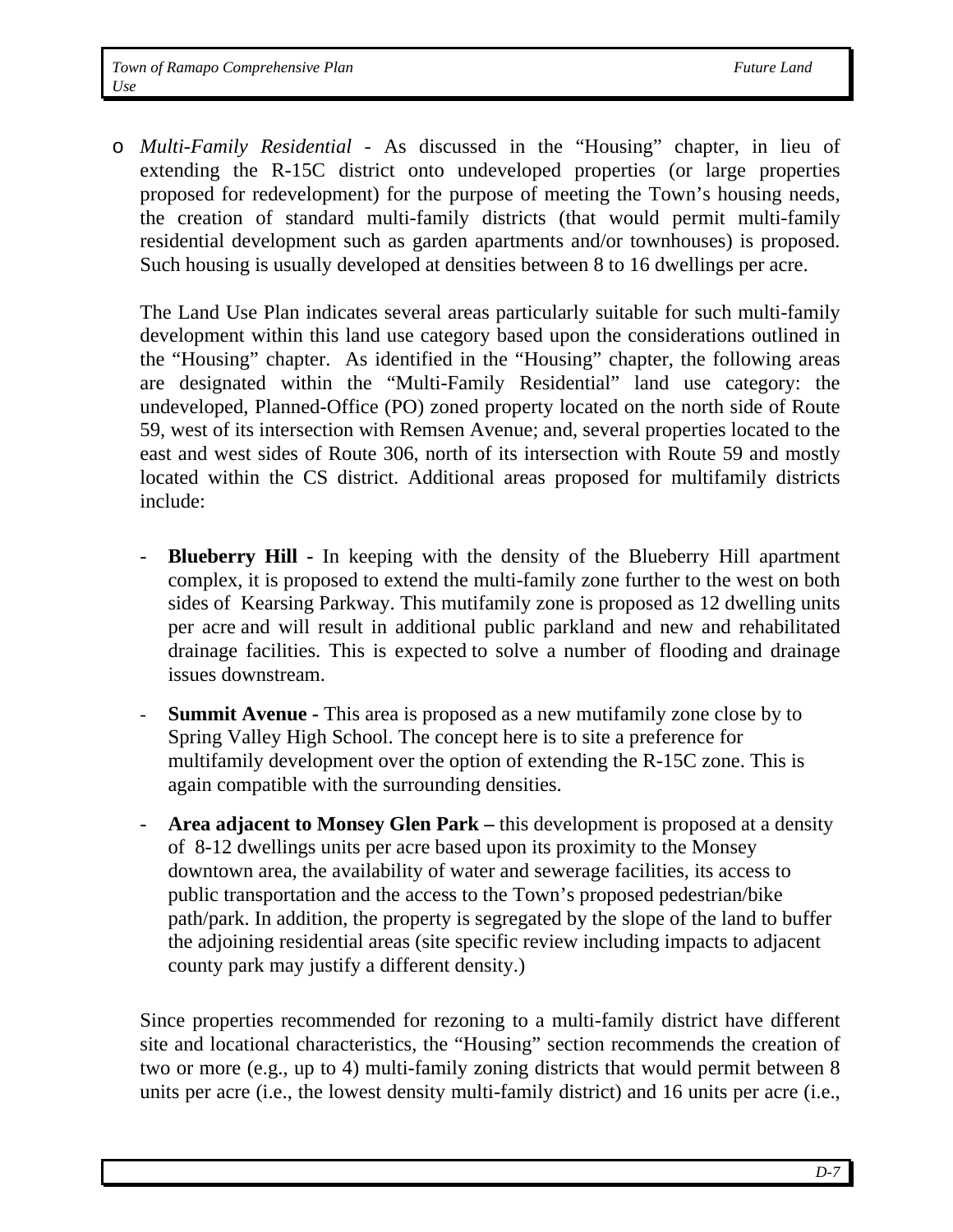the highest density multi-family district). The differing site and locational characteristics of the properties considered for rezoning should guide the determination as to the appropriate multi-family district for each property considered. Based on such factors, the "Housing" section makes specific density recommendations for the properties specifically included in the "Multi-Family Residential" land use classification on the *Land Use Plan.* In addition, the "Housing" section recommends that such factors also be considered for any other properties considered for multi-family development in the future and recommends that the Town should seek consistency in its rezoning actions (i.e., properties with similar site and locational characteristics should be placed in similar zones).

### **[Note: Refer to the "Housing" section for a discussion of criteria for placement of properties within a multi-family district.]**

- o *Specialized Housing* This land use category corresponds to those properties currently located within the Specialized Housing Residential (RSH) District which permits a limited variety of senior housing facilities. The "Housing" chapter recommends zoning amendments to expand the variety of housing options available to seniors. Such amendments may or may not include expansion of the RSH District.
- **[Note: While the residential land use categories discussed above are based on the recommended overall density of residential development within these areas, other non-residential uses such as places of worship and schools would continue to be permitted in residential areas subject to appropriate requirements.]**
- o *Clustering (also known as Average Density Subdivision)*  Consideration should be given to increasing the use and flexibility of the Town's "average density" subdivision regulations (known as "cluster development" in New York State Town Law). The use of clustering can serve as a means of protecting critical resources – particularly those not already specifically protected. Under the use of clustering the dimensional requirements in the Zoning Law are allowed to be modified so as to provide an alternative permitted method for the layout, configuration and design of lots, buildings, and structures; roads, utility lines and other infrastructure; and parks in order to preserve the natural and scenic qualities of open land. It is important to note, however, that use of this technique does not result in greater density (i.e., number of housing units) than if the land were subdivided into lots conforming to the normally applicable minimum lot size and other dimensional requirements of the zoning district in which the property is located.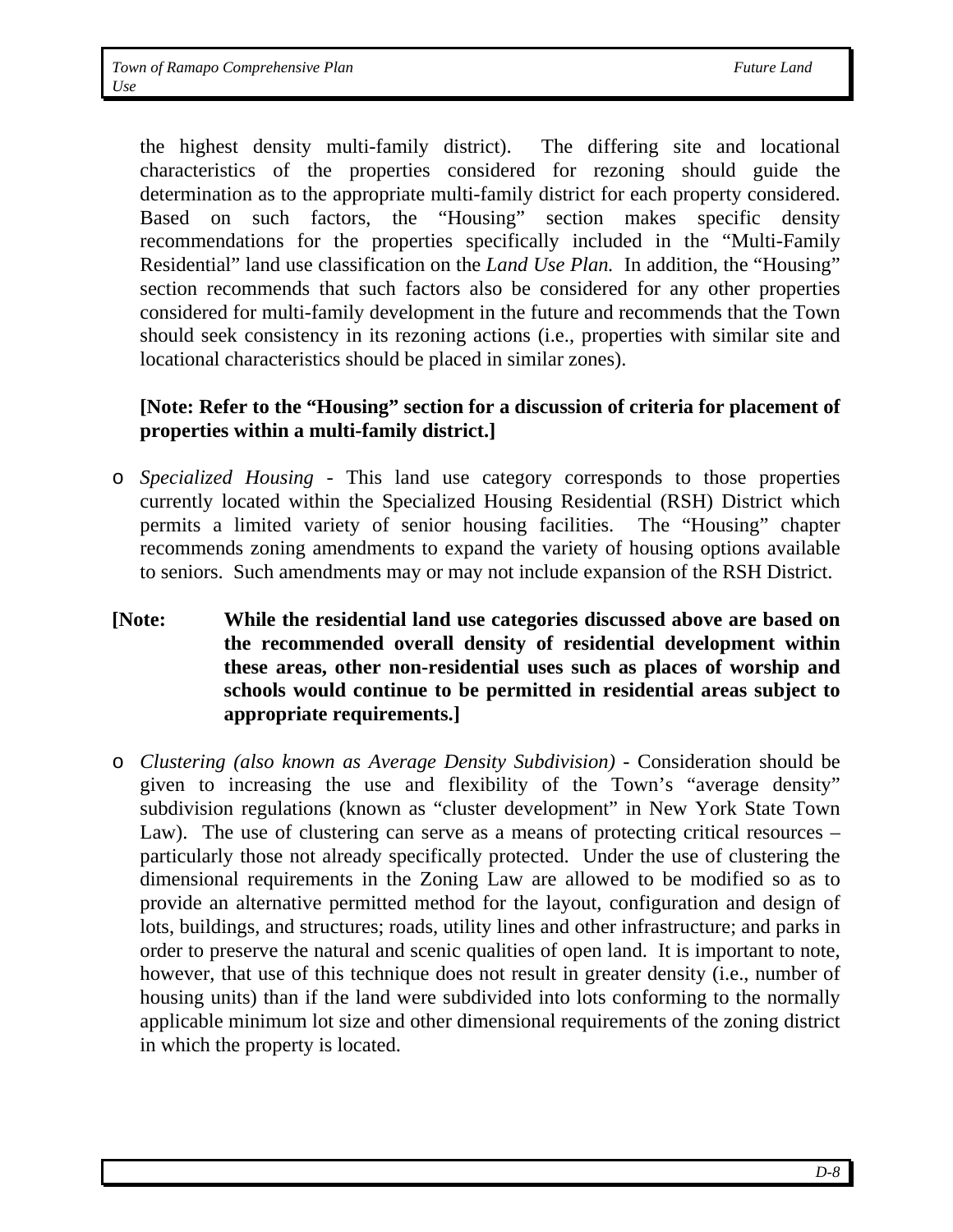It is recommended that there be increased use of clustering once again, this time with the emphasis on preserving environmental resources located on lands proposed for subdivision (as compared to reserving lands for community services as was done when the Town was developing). The use of clustering subdivision in this manner would be particularly appropriate since a number of the larger undeveloped properties in the Town contain significant environmental features that may have hindered their development in the past and which could be largely preserved if developed in the future using clustering. An important feature of this use of clustering is that landowners and developers are encouraged to pay close attention to the unique topography and natural features of their properties, and to shift development away from ecologically sensitive areas. It simply encourages that development occur in areas of a site that are most suitable to development. The lands set aside using clustering can be preserved using a variety of measures, including acquisition by local government or a non-profit conservation group, ownership by a homeowners association, or through conservation easement.

In order to provide incentives for its use and to increase the effectiveness of it, additional flexibility in the use of clustering should be considered. Consideration should given to changing the Town's "average density" requirements so as to:

- ° Make it easier for the Planning Board to allow or require the use of clustering without having to receive Town Board authorization on a case-by-case basis; and
- ° Allow greater flexibility in the layout of clustering subdivision, including the form of housing that may be provided in an "average density" development. For example, the use of alternative forms of housing, such as townhouses or semiattached dwellings, has significant potential to result in the preservation of more open space than single-family detached homes spread out over larger areas. However, the Town may wish to require Town Board approval on a case-by-case basis for the provision of semi-attached or multi-family units in cluster developments.

The following areas have been identified for potential use of clustering because they contain lots identified in the *Development Potential Study* as subject to further subdivision, because the *Comprehensive Plan* recommends that these areas remain within low density residential districts, and because the use of clustering in these areas could serve the purpose of open space preservation and environmental protection:

<sup>o</sup> The Route 202 corridor along the southeastern border of Harriman State Park;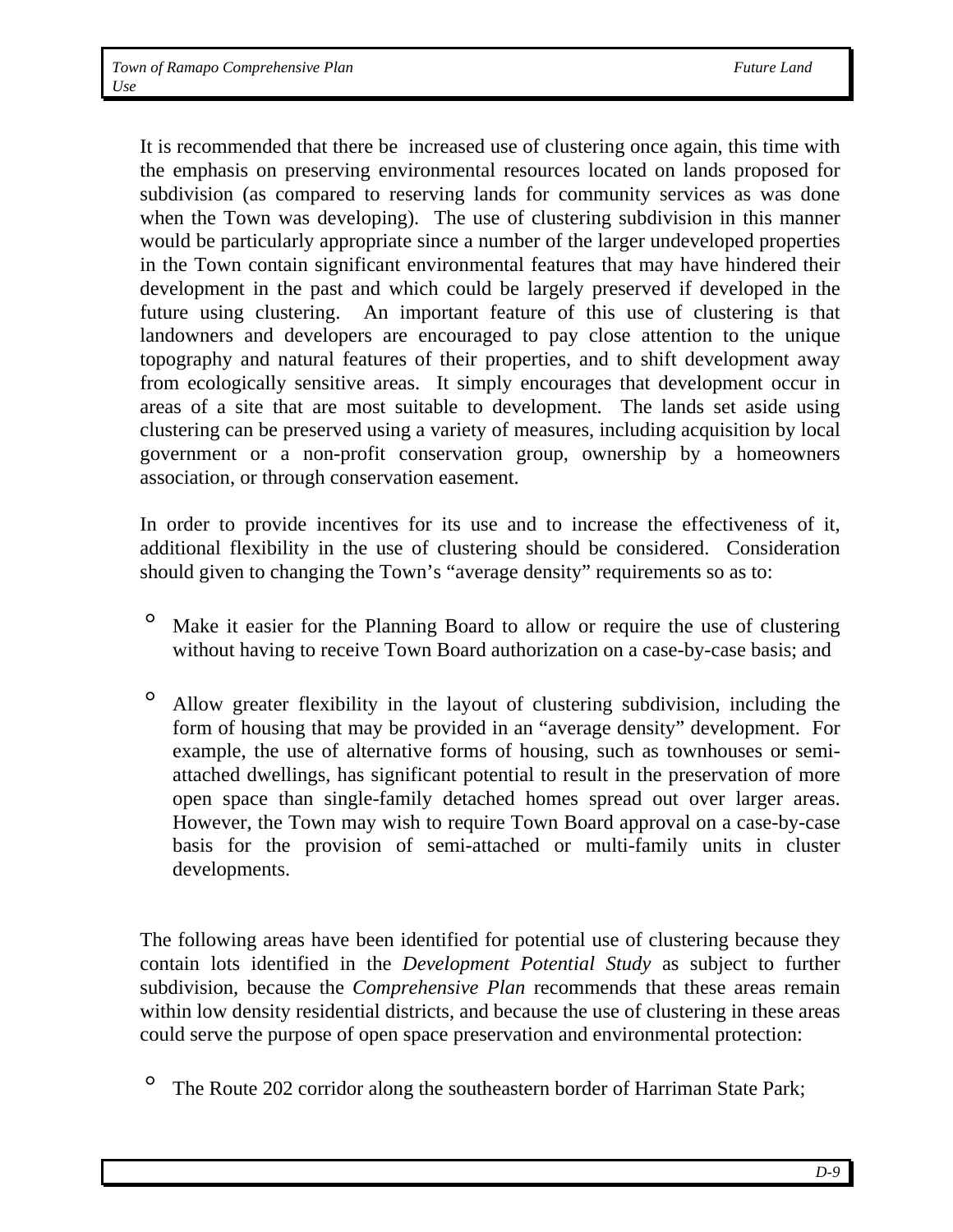- <sup>o</sup> The northeastern portion of Ramapo north of Conklin Road;
- ° The undeveloped properties to the north of Viola Road between College Road and Route 306;
- ° The underdeveloped properties along West Maple Avenue in the vicinity of Weldler Park;
- ° The Patrick Farm property
- ° The underdeveloped properties on the north side of Carlton Road west of its intersection with College Road; and
- ° The residentially-zoned areas in the western portion of the Town.

### **[Note: These properties, recommended for cluster development, have been overlain by the "Conservation Development" designation (i.e., over the underlying "Low Density Residential" land use category) on the "Land Use Plan" map.]**

While the larger parcels identified above may be particularly suitable for the use of clustering due to their size, location and/or presence of environmental resources, clustering should be considered throughout the Town when there is opportunity to set aside land for one or more of the following purposes:

- ° Preservation of water recharge areas and aquifers, steep slopes, stream buffer areas, wildlife habitat areas or other environmental resources not specifically protected through other means;
- ° Preservation of community character through the preservation of buffer zones along roadways and other property boundaries;
- <sup>o</sup> An extension of a public park or linear connection between parks;
- ° Holding of land for a needed community facility; and/or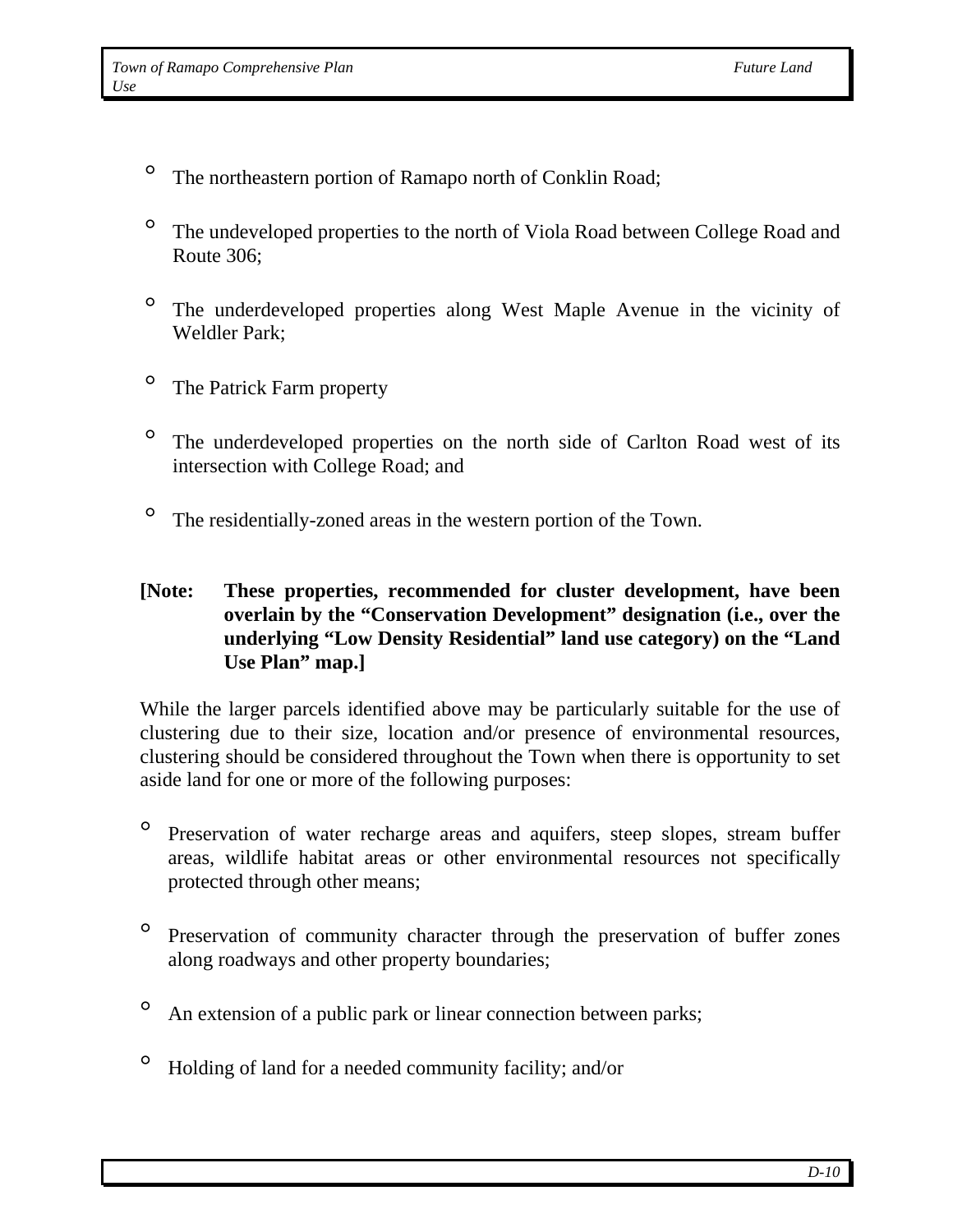° The preservation or protection of streams, wetlands or waterbodies and the lands surrounding such areas.

#### Commercial, Office and Industrial Development

Providing a well-balanced mix of residential and business zones is an important planning consideration for any community. As a result, an important objective of this Plan is to encourage opportunities for an appropriate range of industrial, office and commercial uses so as to provide a variety of employment opportunities, encourage a diversified economy and tax base, and to provide goods and services for the Town's residents and businesses.

The Town must select areas that are suitable for commercial, office, and industrial development in terms of location, access, and environmental constraints, making certain that sites avoid conflicts with nearby uses and residential neighborhoods. The Town's current land use plan, as reflected in the Town's Zoning Map, generally accomplishes this. For example, the Town's commercial, office and industrial zones are generally located in areas of Town that are suitable for such development in terms of traffic access and roadway capacity, that minimize potential impacts to residential neighborhoods and that can accommodate such development with minimal impacts to natural resources. However, there are a number of factors that should affect the location of commercial, office and industrial zones in the Town in the future, including the following:

- ° Certain areas of unincorporated Ramapo have been zoned for commercial, office or light industrial uses but have not been not been used for such purposes or have remained undeveloped or vacant for a long period time suggesting that the zoning of such areas does not reflect the needs of the respective markets. Such areas should be considered for rezoning to a zone that would permit development consistent with the goals and objectives of this Plan.
- ° A large, primarily undeveloped area in the western portion of the Town is located within the PI District – a zoning district that permits a variety of light industrial uses. The Plan recommends elimination of Planned Industry (PI) zoning in the Torne Valley in order to prevent any further industrial development in this area. Present threats to this environmentally significant region posed by proponents of a quarry operation and by power plant operators will be virtually eliminated. Within this area, the plan proposes creation of a CEA (Critical Environmental Area) to provide special development controls. **The Rockland County Resource Recovery program** operates in the proposed CEA, and should be protected with both a buffer, and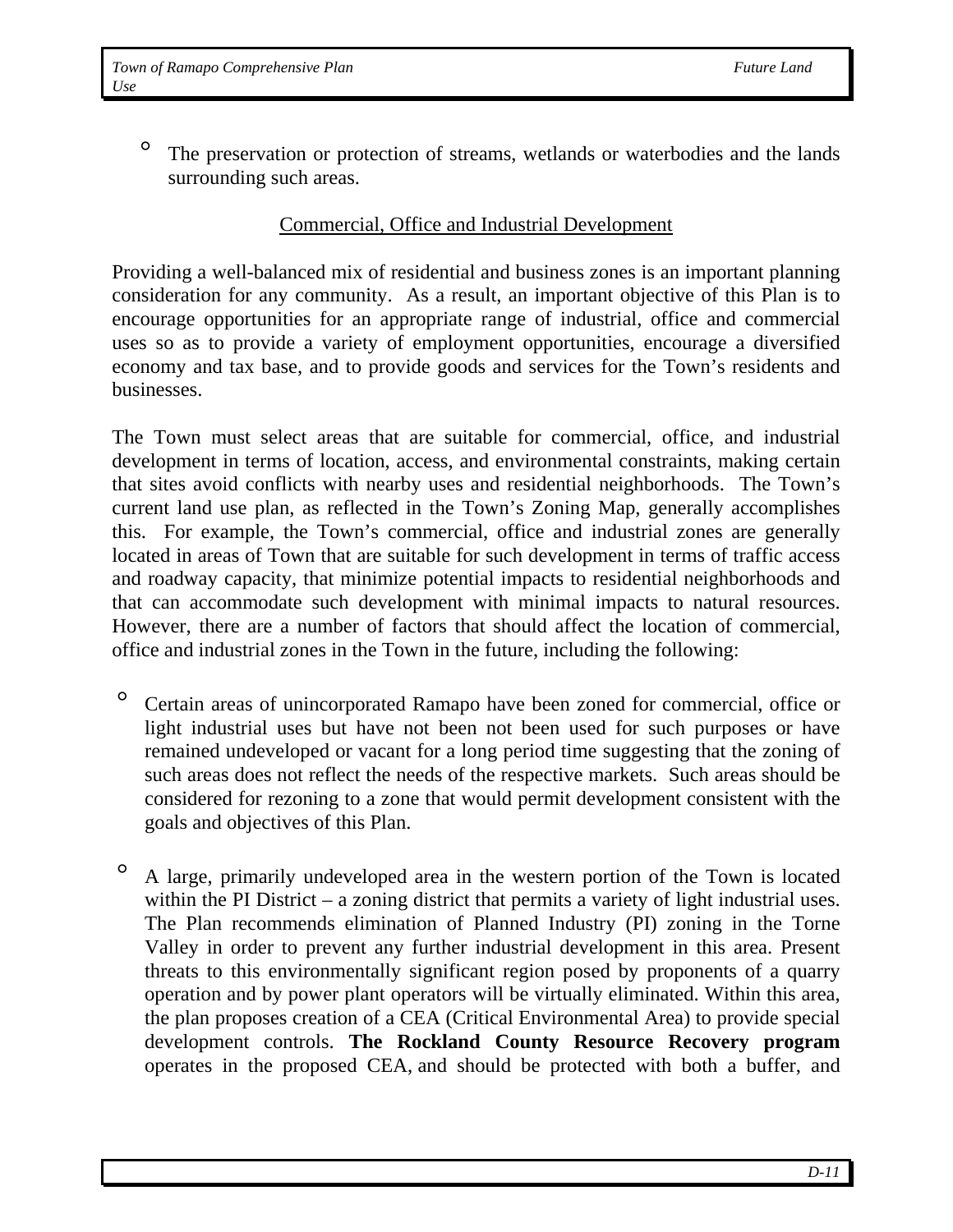reasonable expansion area for future operations. The specifics of the buffer and expansion area should be developed as part of the modifications to the Zoning Law.

Highlights of the proposed changes are:

1) *Designation of the Torne Valley Area of Western Ramapo as a "Critical Environmental Area"*

The New York State Environmental Quality Review Act permits municipalities to designate a specific geographic area having exceptional or unique environmental characteristics as a "critical environmental area" or "CEA." The importance of CEA designation is that the potential impact of any proposed development or other action on the environmental characteristics of the CEA area is automatically a relevant area of environmental concern and must be evaluated by the lead agency in determining whether a project will have any significant adverse impacts. This provides an additional level of environmental protection from development in these sensitive geographic areas. Much of the Torne Valley area of western Ramapo appears to meet the "exceptional or unique environmental characteristics" for CEA designation, thus the Town will pursue designation of this area as a CEA.

*2) Elimination of Planned Industry (PI) Zoning Existing in the Torne Valley and Amendment of Commercial and Industrial Zoning in Other Environmentally Sensitive Areas.* 

The Plan recommends the elimination of Planned Industry (PI) zoning in the Torne Valley in order to prevent any further industrial development in this area. A significant portion of the Torne Valley is located within the Planned Industry (PI) zoning district – a district that allows a wide variety of industrial uses including light manufacturing, warehousing, and freight and truck terminals. As described above, this area contains numerous critical natural resources including the Ramapo-Mahwah Aquifer that has been designated as a sole source aquifer by the United States Environmental Protection Agency and as a "Primary Water Supply Aquifer" by the NYSDEC and the NYSDOH. The Ramapo River and an associated tributary and floodplains run through this area. As also described above, the Ramapo River, which naturally recharges the aquifer, feeds an important nearby well field that provides a third of Rockland's drinking water. Thus, while centrally-located portions of this area contain existing utility functions (i.e., a former municipal landfill and a electric substation), additional development in the form of industrial development in the rest of the area would have considerable potential to cause significant harm to these critical resources. Present threats to this environmentally significant region posed by proponents of a quarry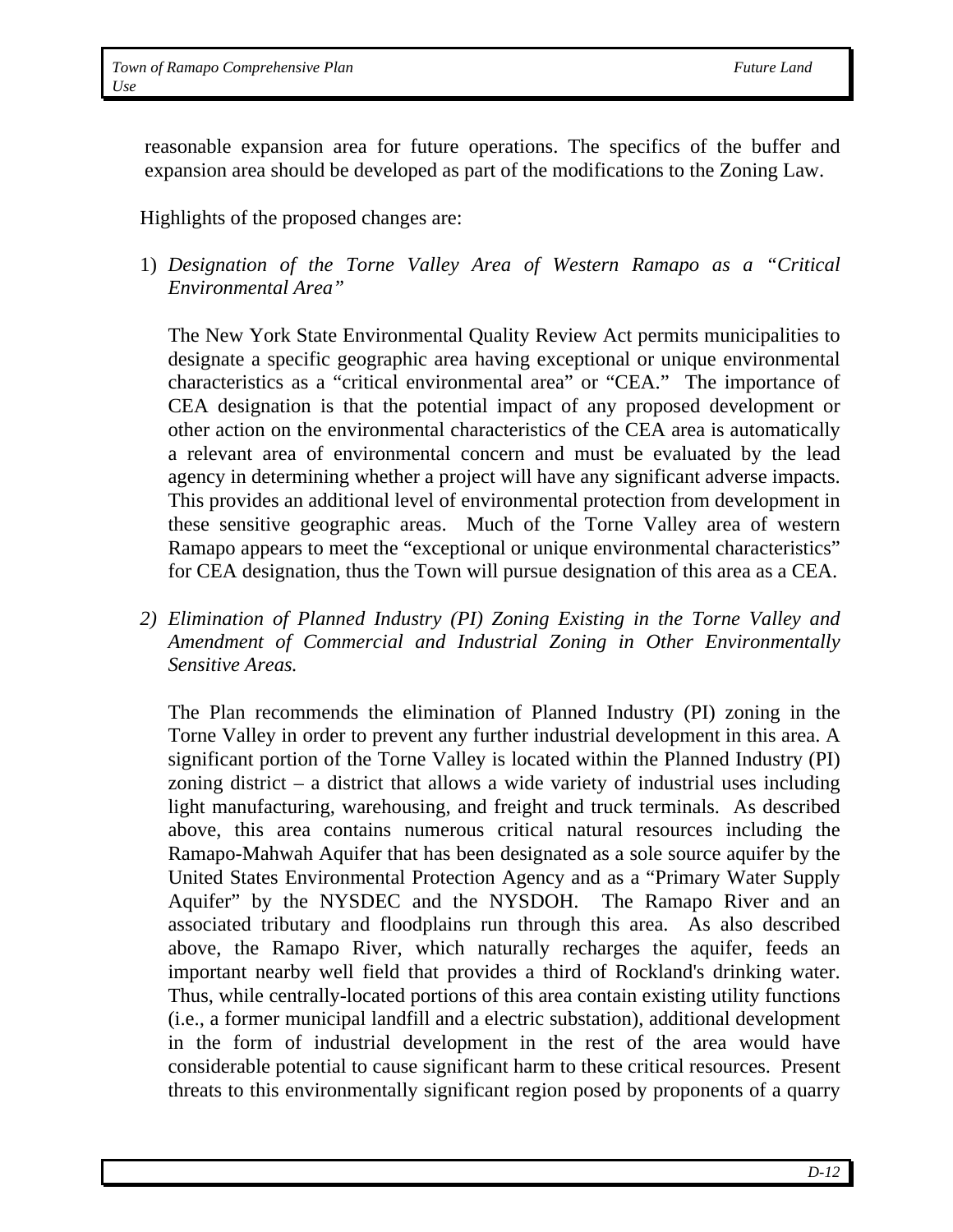operation and by power plant operators will be virtually eliminated through elimination of industrial zoning in the Torne Valley.

The impact of such zone changes on County facilities in the area will need to be considered by the Town Board in the preparation of the implementation zoning regulations.

The Town should also review the zoning of certain commercially- or industriallyzoned properties that are located in more environmentally sensitive areas of the Town. Generally, large-scale commercial or industrial development has greater potential than residential development to significantly impact sensitive environmental resources considering the greater amount of impervious surfaces (e.g., roof top, parking and other paved areas) and the resulting increase in stormwater runoff, the greater amount of traffic, and the greater amount of overall land disturbance (which results in more tree removal, potential for erosion and sedimentation, etc.) typically involved with such land uses. The Town should consider efforts that would serve to reduce potential impacts of large-scale industrial development in this area, including:

Amending the types of permitted uses in the zone so as to prohibit uses that have the greatest potential to cause environmental impact;

Restricting the amount of permitted impervious surfaces; and

 $\blacksquare$  Changing the zoning of portions of this area to a district(s) that permits less intensive land uses.

° The majority of the commercially- and industrially-developed lands within the Town of Ramapo are located within the incorporated Villages. This includes: the extensive amount of commercial and industrial development along the Route 59 corridor in the Villages of Spring Valley, Airmont and Suffern; the Route 45 corridor in Spring Valley and Chestnut Ridge; and the traditional downtown areas of Spring Valley and Suffern. It appears that limited, if any, additional lands suitable or needed for commercial, office or industrial development (i.e., in addition to that already zoned in this manner) are located within the unincorporated area of the Town. Regional shopping needs are generally meet along the Route 59 corridor in Spring Valley and the Town of Clarkstown and in nearby shopping centers in New Jersey.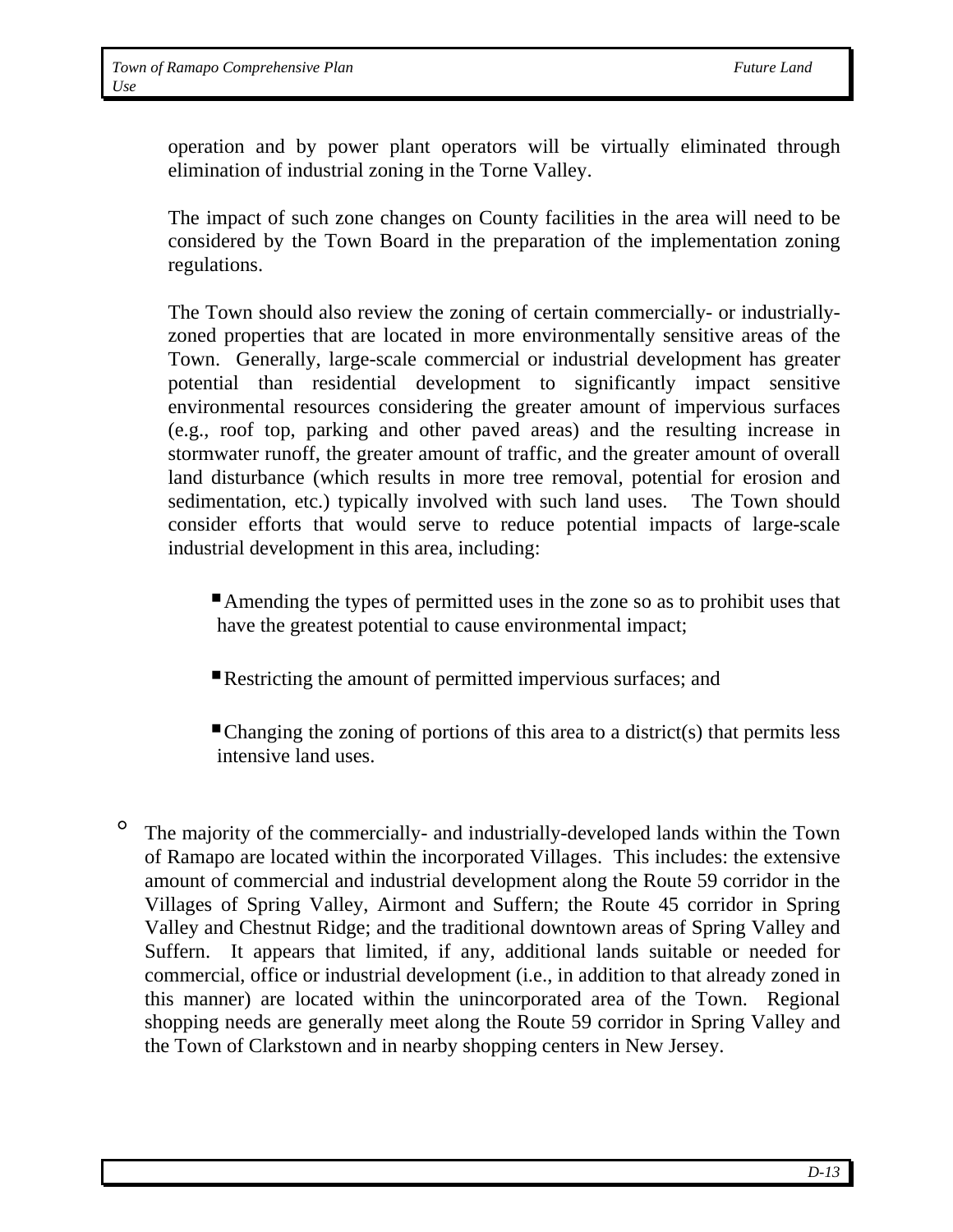The following commercial, office and industrial land use categories are reflected on the Land Use Plan:

- o *Neighborhood Business* This land use category consists of properties currently located within the Town's Neighborhood Shopping (NS) District. The NS District permits a limited number of commercial uses geared towards providing local convenience goods and services to the surrounding community. Two existing neighborhood business areas are located in the Hillcrest area around the intersection of Route 45 and Eckerson Road and in Monsey along Route 306 north of its intersection with Route 59.
- o *Community Business* This land use category consists of properties currently located within the Town's Community Shopping (CS) District. This district permits a much wider range of commercial uses than the NS, geared towards providing goods and services to a larger portion of the Town. This category is located primarily along Route 59 in Monsey and Route 202 in the Pomona area. No properties are proposed to be rezoned to correspond to this land use category. Conversely, a number of properties currently within this zoning district has been suggested as more appropriately developed in a residential or mixed-use nature.
- o *Laboratory-Office* This land use category consists of properties currently located within the Town's Professional Office (PO), Laboratory-Office (LO) and Laboratory-Office Restricted (LO-R) Districts. No properties are proposed to be rezoned to correspond to this land use category. Conversely, a number of properties currently within these zoning districts have been suggested as more appropriately developed in a residential or mixed-use nature.
- o *Light Industry* This land use category consists of properties currently located within the Town's Planned Industry (PI) District – a district that allows a wide variety of industrial uses including light manufacturing, warehousing and freight and truck terminals. The largest such area is located along Route 17 in the western portion of the Town. Portions of this area that are underlain by the Ramapo-Mahwah Aquifer are recommended for rezoning to a district that permits less intensive land uses such as a residential district.

### Mixed-Use Development

The Town's Zoning Code is a conventional (Euclidean) zoning code, typical of suburban communities throughout the United States, with its focus on the strict separation of land uses into disparate zoning districts (i.e., residential, commercial, industrial) and reliance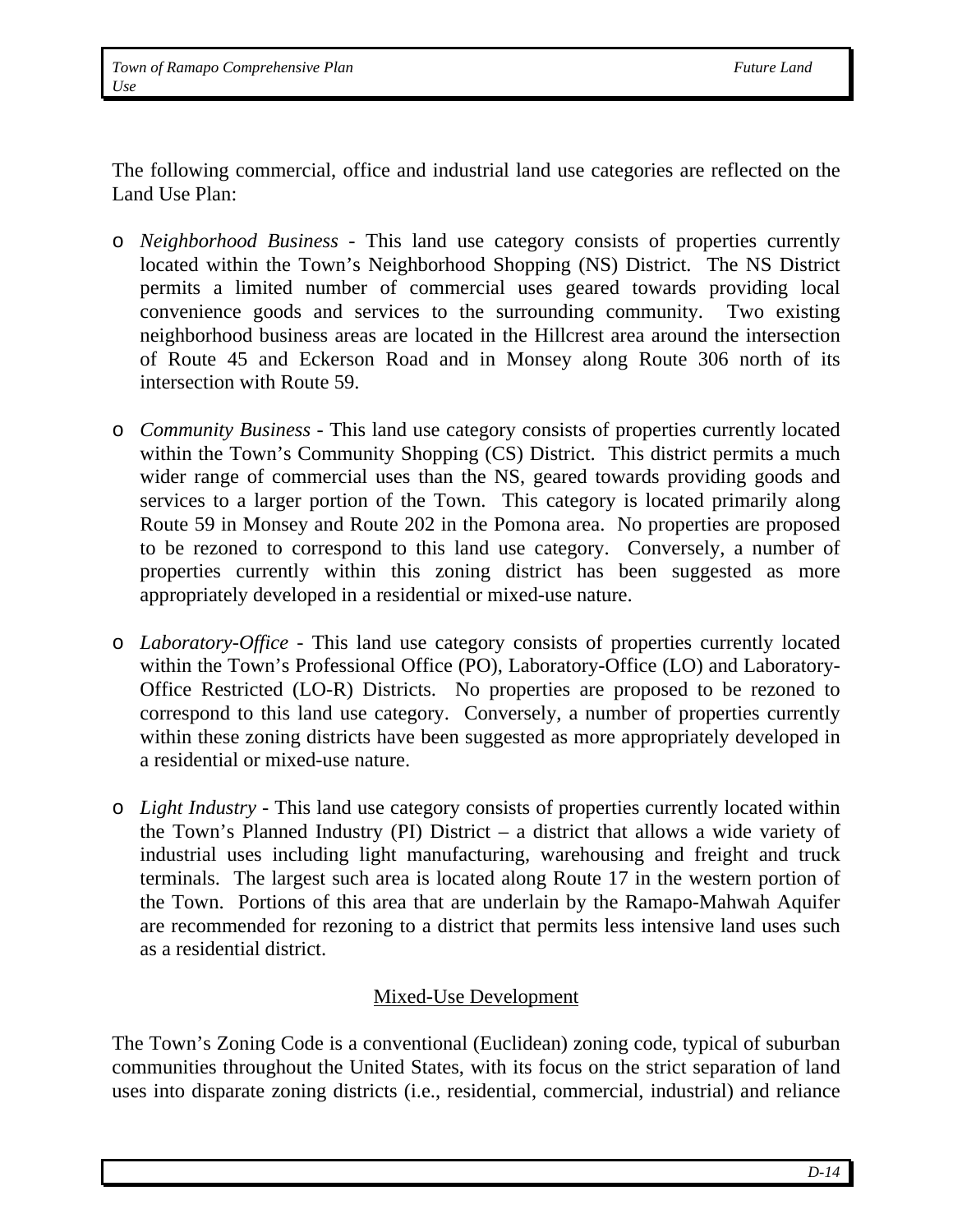on inflexible use and dimensional requirements within each separate zone. Such zoning has been cited as one of the main reasons (along with the construction of the Interstate Highway System and Federal mortgage subsidies) for suburban "sprawl." The negative effects of "sprawl" have been widely publicized and include a reliance on the private automobile and traffic congestion, loss of open space, inefficient provision of utilities and public services, among other effects.

o *Mixed-Use Development (Commercial and Multi-Family Development) -* The areas described below are identified in the "Mixed-Use Development (Commercial and Multi-Family Development)" land use category on the Land Use Plan:

Several related approaches have been proposed in response to suburban sprawl including the provision of mixed-use zoning districts that would permit or even encourage a welldesigned mixture of commercial and residential development in a planned development. The Land Use Plan identifies three areas of the Town where mixed-use development (consisting of a mixture of commercial and residential uses) would be appropriate. These areas differ significantly from one another, thus different approaches should be applied.

#### Route 202

The first area is an undeveloped area located on the north side of Route 202 just west of the Palisades Interstate Parkway interchange. The property is currently zoned Professional Office (PO) – a zoning district that would allow large-scale office development on the property.

This property has been identified as a property that could be appropriately developed with a mixture of uses developed in accordance with "neo-traditional" design principles. Neo-traditional development is a reaction to the "sprawling" pattern of development found in most suburban communities with its emphasis on large-lot single-family development and strip-type development along commercial corridors. Neo-traditional development is based on the belief that a return to traditional neighborhood patterns (e.g., narrow tree lined street with a mixture of uses and housing types) is essential to restoring functional, sustainable communities. Neo-traditional development draws on neighborhood and village designs from the early part of the 20th century to create more interactive and livable communities. Defining features include a grid system of streets, pedestrian-friendly design, a mix of uses, and traditional architectural styles. The basic elements of neo-traditional design are as follows: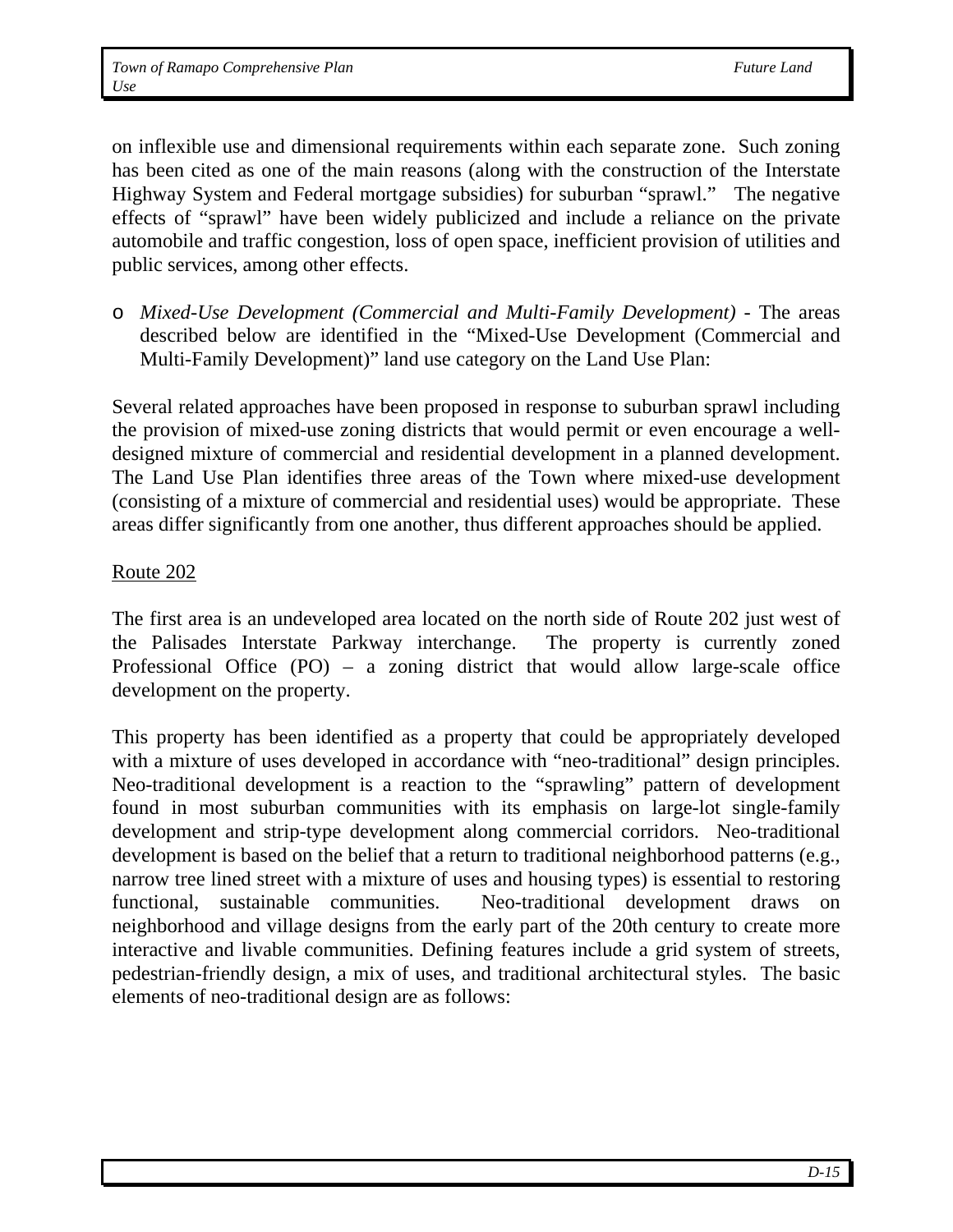- ° The development has a discernible center. This is often formal civic spaces and squares, and sometimes a busy or memorable street corner. Typically, a transit stop would be located at this center.
- ° Certain prominent sites at the termination of street vistas or in the neighborhood center are reserved for civic buildings. These provide sites for community meetings, education, religion or cultural activities.
- ° Streets within the neighborhood are a connected network, typically in a grid-like pattern, which disperses traffic by providing a variety of pedestrian and vehicular routes to any destination.
- ° Most of the dwellings are within a five-minute walk of the center, an average of roughly 2,000 feet.
- ° There is an inclusion of a variety of dwelling types usually houses, rowhouses and apartments - allowing apartments to mix with houses, and rentals to mix with owneroccupied housing so that younger and older people, singles and families, the poor and the wealthy may find places to live together.
- ° There are small playgrounds in every neighborhood
- ° The streets are relatively narrow and shaded by rows of trees in order to slow traffic and to create an environment suitable for pedestrians and bicycles.
- ° Buildings in the neighborhood center are placed close to the street similar to placement of buildings in traditional downtowns.
- ° Homes have front doors, porches, and windows that face the street. Parking lots and garage doors rarely front the street. Parking is relegated to the rear of buildings, usually accessed by alleys.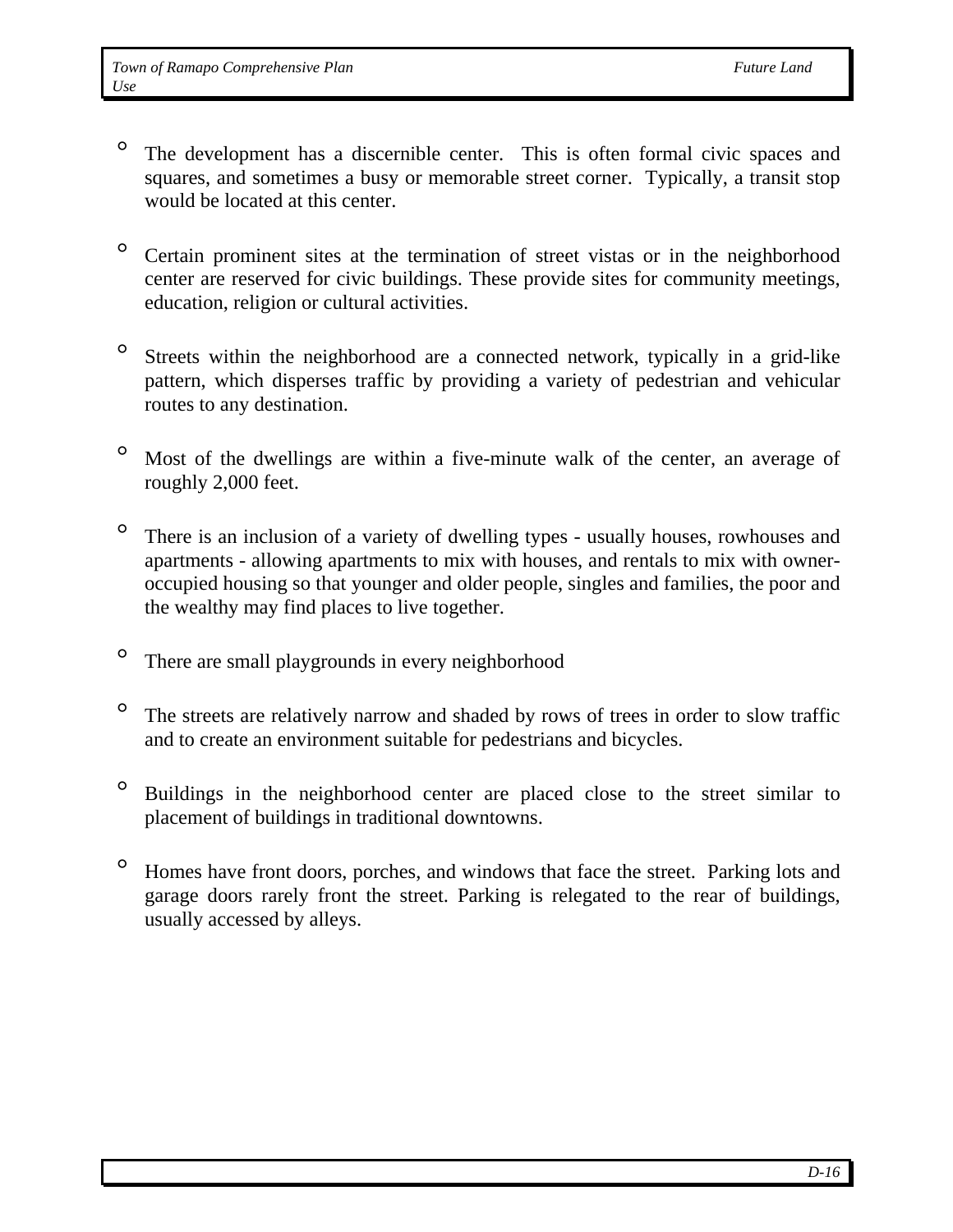

 *Neo-traditional development draws on neighborhood and village designs from the early part of the 20th century to create more interactive and livable communities. Defining features include a grid system of streets, pedestrian-friendly design, a mix of uses, and traditional architectural styles. Properties located around the Route 59 and Route 306 intersection in the Monsey area have been identified as particularly suitable for redevelopment in accordance with neotraditional design principles.* 

The Town should investigate the use of Planned Unit Development (PUD) regulations as a means to permit the development of this area in accordance with the mixed-use, neotraditional design principles described above. PUD regulations are typically used to encourage and allow more creative and imaginative design of land developments than is possible under conventions regulations. Planned Unit Development is intended to allow flexibility in planning and designing land development proposals. This flexibility often accrues in the form of relief from compliance with conventional zoning ordinance site and design requirements. Ideally, this flexibility results in a development that is better planned, that contains more amenities, and ultimately a development that is more desirable to live in than one produced in accordance with typical zoning ordinance and subdivision controls. An intrinsic, and often neglected, premise upon which the approval of a Planned Unit Development (PUD) must be conditioned, is that while greater density or more lenient siting requirements may be granted, the Planned Unit Development should contain features not normally required of development constructed in accordance with conventional zoning (such as public open space and recreation facilities). In addition to the design requirements described above, the PUD regulations should contain certain other standards related to overall permitted intensity of development, minimum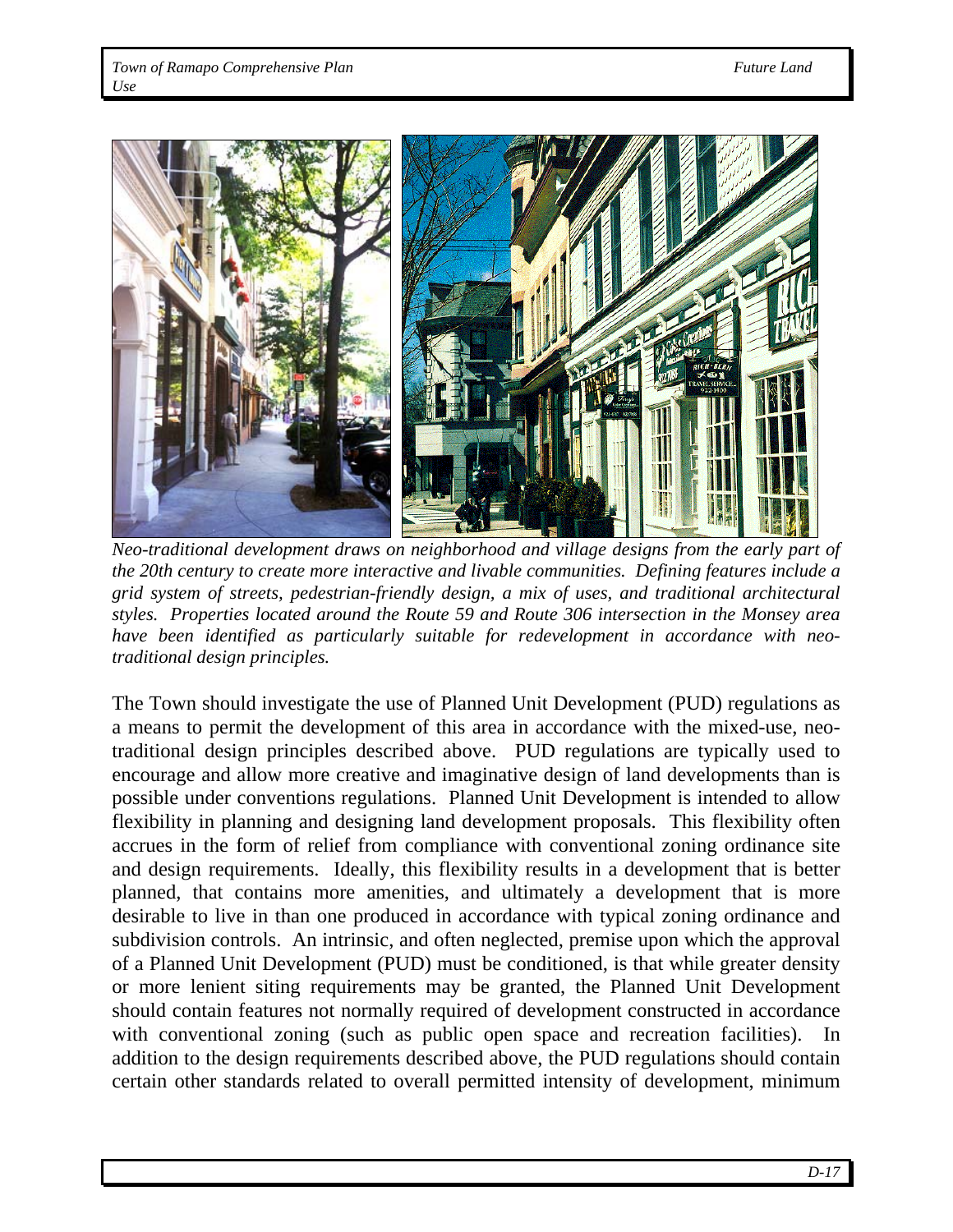open space and environmental resource preservation and minimum setbacks from surrounding properties and roadways.

#### Route 59

As shown on the *Land Use Plan* and the *Monsey Area Plan*, properties located around the Route 59 and Route 306 intersection in the Monsey area have been identified within an area particularly suitable for mixed-use development. This area, however, differs significantly from the area mentioned above in that this area consists of numerous separately-owned properties, most of which are developed. Most of these properties are developed in a way (e.g., auto-body shops, etc) that do not contribute in a positive way to the appearance of the area.

It is envisioned that this area be redeveloped in a way that would make this area a focal point of the Monsey community. Such development would consist of mixed-use buildings that consist of commercial uses (e.g., retail and office) on the first floors and apartments above – typical of buildings in traditional small town centers – around the Route 59/ Route 306 intersection and the surrounding roadways. Examples of such traditional small town centers are shown in the photographs above. As shown on the Monsey Area Plan, this more traditional form of mixed-use development would be complemented by the multi-family development proposed around the "core." In addition, planned expansion of sidewalks, streetscape improvements and proposed trailways around this area (all described in other chapters of this Plan) would serve to make this area a focal point or center of the Monsey community. The Town should investigate the appropriate zoning revisions (e.g., amendment to the requirements of the NS District, creation and application of a mixed-use zone in this area, creation of PUD regulations) that would permit such mixed-use development in this area. This area also has the potential for various types of multi-family development.

#### Route 17 Corridor

The Route 17 corridor is currently zoned in a variety of commercial and industrial zoning districts. Development of this area in accordance with existing zoning has the potential to result in relatively large-scale commercial strip or industrial development that may not be appropriate to the character and environmental sensitivity of this area. Instead, the Town should consider revising the zoning of the Route 17 corridor in order to allow appropriately scaled mixed-use development (i.e., a mixture of commercial and multifamily development) in those areas of the Route 17 corridor.